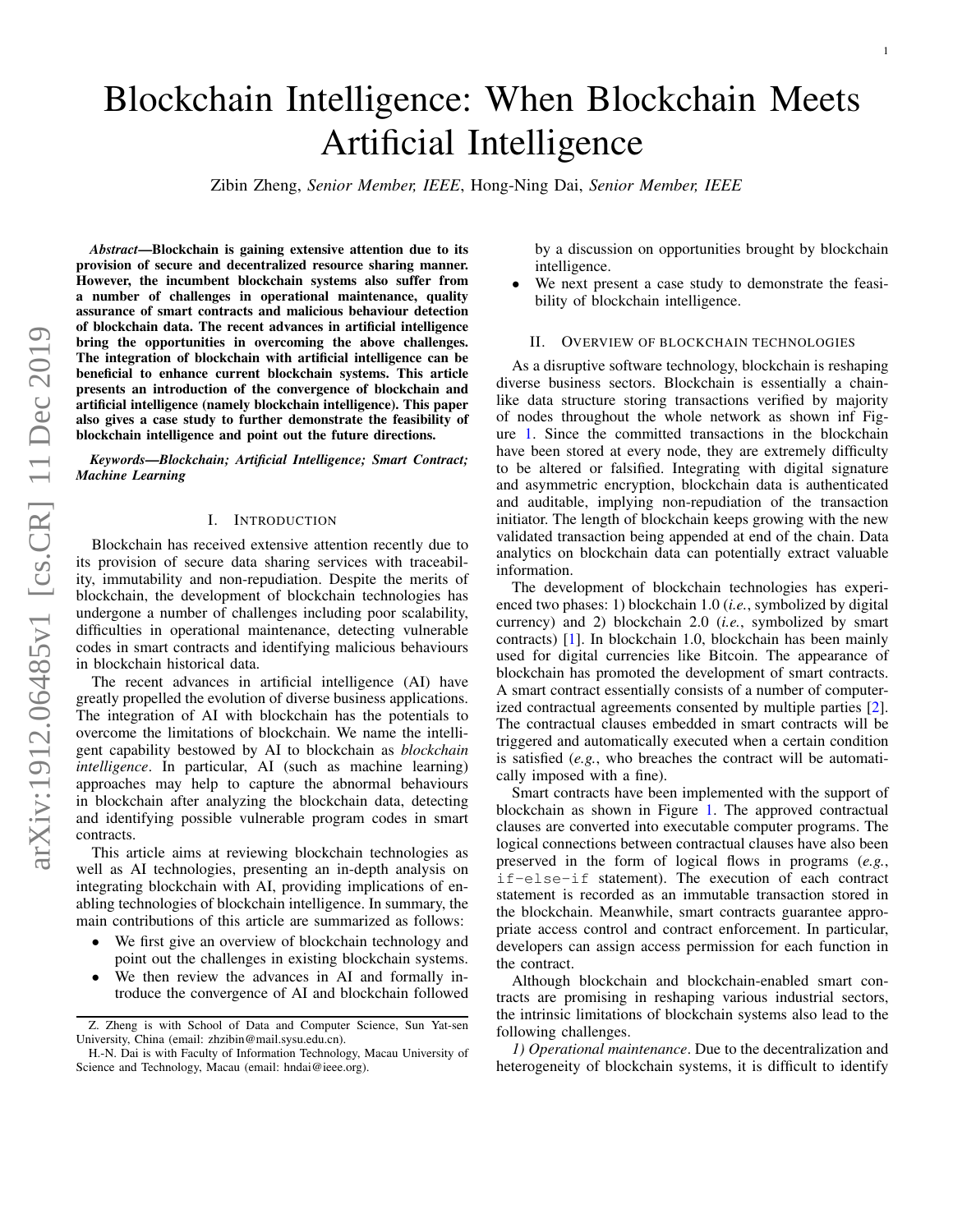



<span id="page-1-0"></span>Fig. 1. Overview of blockchain

the potential factors affecting the performance of blockchain. For example, the *transaction throughput* bottleneck of Hyperledger Fabric is different from that of Bitcoin and Ethereum since different consensus algorithms are adopted. Moreover, like other software systems, smart contracts consist of a number of computer programs, which may suffer from software bugs, malicious codes and incompatibility of running environments. Consequently, it is crucial to achieve the intelligent and robust operational maintenance of complex blockchain systems.

*2) Quality assurance of smart contracts*. Smart contracts suffer from a number of software vulnerabilities such as *reentrancy* vulnerability [\[1\]](#page-4-0), overcharging issue [\[3\]](#page-4-2), randomness controlling [\[4\]](#page-4-3) and Decentralized Autonomous Organization (DAO) attack [\[5\]](#page-4-4). In addition, contract correctness is also crucial to smart contracts since it is nearly impossible to make any revisions once they are deployed on top of blockchains. However, like software systems, smart contracts often contain programming bugs which may lead to crashes or misbehaviours while it is challenging to detect and identify these bugs due to the complexity of smart contracts.

*3) Malicious behaviour detection*. Besides legal businesses, blockchain may be exploited for malicious activities which are nevertheless difficult to be detected due to the *pseudonymity* of blockchain (*i.e.*, anonymous blockchain addresses). On the other hand, the encrypted blockchain data also leads to the difficulty of detecting and identifying malicious behaviours via simply data analytics. Moreover, the massive volume and heterogeneity of blockchain data as well as diversity of user behaviours make the problem even worse. As a result, conventional classification-based methods (*e.g.*, machine learning methods) cannot be directly applied.

# III. OPPORTUNITIES BROUGHT BY ARTIFICIAL INTELLIGENCE

Artificial intelligence (AI) as a broad discipline covering machine learning and cognitive computing is an ability of intelligent agents conducting intellectual tasks. The recent advances in big data, deep neural networks (DNNs) and general purpose computer hardware such as graphic processing units (GPUs) have greatly driven the development of AI. Consequently, we have witnessed the proliferation of diverse AI applications such as computer vision, natural language processing, speech recognition, sentimental analysis. Big data plays a critical role in propelling AI as well as AI applications. For example, deep learning (mainly based on DNNs) has achieved superior performance thanks to the availability of massive data so that DNNs can extract (or learn) enough features from large volume of data.

The appearance of diverse blockchain systems has generated the enormous volumes of blockchain data, which are publicly available to everyone. Take Bitcoin as an example. As reported by Statista (https://www.statista.com/) at the end of the third quarter of 2019, Bitcoin contains nearly 242 GB data. Data analytics on the massive blockchain data cannot only extract huge business values but also bring great opportunities to overcome the aforementioned challenges of blockchain systems. The recent advances in AI have also greatly driven the development of big data analytics [\[7\]](#page-4-5). Thus, the integration of AI and blockchain technologies can potentially overcome the aforementioned challenges of blockchain systems, thereby forming intelligent blockchain systems. We name such integration of blockchain with AI as *blockchain intelligence*.

We summarize the opportunities brought by AI to enhance incumbent blockchain systems as follows (as shown in Figure [2\)](#page-2-0).

*1) Intelligent operational maintenance of blockchain.* Blockchain generates huge amount of data in a real-time manner. Analyzing blockchain data, we can detect the possible faults, forecast the failures and identify the performance bottleneck so as to tune or adjust the performance of blockchain systems. There are four different levels of data analytics including: descriptive analytics, diagnostic analytics, predictive analytics and prescriptive analytics. In particular, the work of [\[8\]](#page-4-6) presents a common platform to evaluate the performance of three representative blockchain systems: Ethereum, Parity and Hyperledger Fabric via descriptively analyzing blockchain data. Meanwhile, the descriptive analytics of blockchain log data can help to monitor the real-time performance of blockchain systems and identify the possible faults [\[6\]](#page-4-7). In addition to diagnostic analytics on blockchain data, predictive analytics is also necessary to anticipate the performance bottleneck of blockchain systems. Unlike diagnostic and predictive analytics, prescriptive analytics can simulate and optimize blockchain systems so as to improve the reliability of blockchain systems.

*2) Intelligent quality assurance of smart contracts.* Like computer software, smart contracts may contain bugs or faulty programming codes, which are vulnerable to crashes and malicious attacks. It is crucial to detect and identify bugs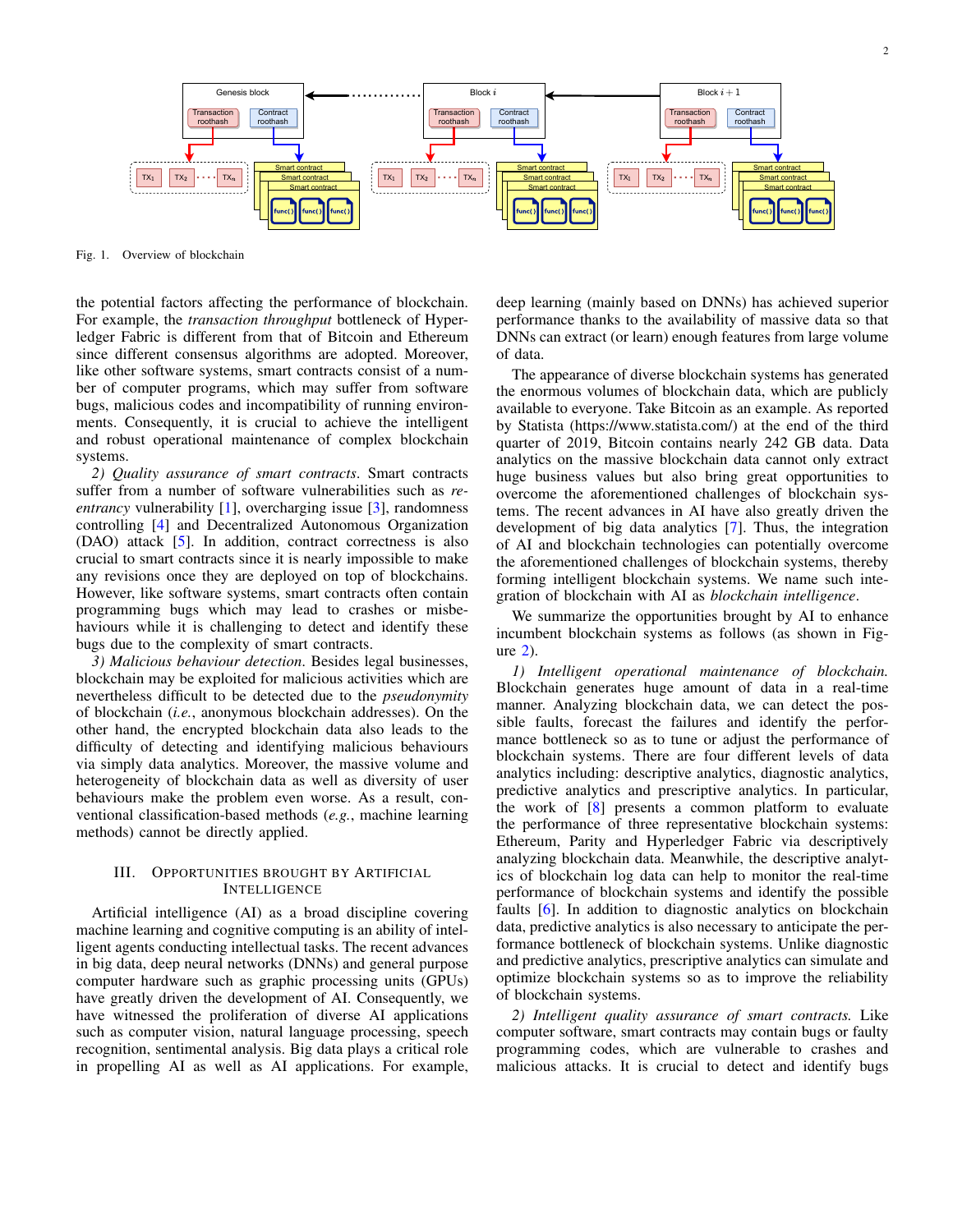

<span id="page-2-0"></span>Fig. 2. Opportunities brought by artificial intelligence

in smart contracts so as to achieve the ultimate goal of intelligent quality assurance of smart contracts. The work of [\[9\]](#page-4-8) presents a symbolic-execution platform namely Oyente to detect and recognize potential bugs. Meanwhile, smart contracts are essentially program codes that are sensitive to execution cost (e.g., the execution of smart contracts is charged by gas in Ethereum). Thus, it is a necessity to identify the gascostly patterns and correct these vulnerable smart contracts. In [\[3\]](#page-4-2), Chen et al. developed a tool namely GASPER to identify and locate seven gas-costly patterns via analyzing bytecodes of Ethereum smart contracts. Machine learning methods can be used to detect and recognize vulnerable bugs in smart contracts automatically. Moreover, the growing number of smart contracts also brings the opportunities to automate the composition of multiple contracts. In particular, we can find and identify contracts that fulfill users' requirements and composite them together to realize more comprehensive applications. Different from conventional distributed software systems such as web services [\[11\]](#page-4-9), smart contracts lack of semantic description and Quality-of-Service (QoS) evaluation metrics. As a result, new AI-based approaches are expected to automate labeling semantics of smart contracts and offer data-driven QoS evaluation of smart contracts.

*3) Automated malicious behaviour detection.* The decentralized blockchain systems result in the difficulty in auditing malicious behaviours such as money laundering, phishing, gambling and scams that occurred in blockchain platforms. Blockchain systems have generated massive transaction data, which are essentially available to everyone, whereas the historical transaction data are pseudonymous through anonymizing account addresses. The massive blockchain data brings the opportunities in auditing and detecting malicious behaviours. Big data analytics on massive blockchain data can help to identify malicious users, recognize behaviour pattern, analyze market manipulation, detect scams. The work of [\[12\]](#page-4-10) presents a cross-graph analysis on Ethereum data and identify several major activities occurring on Ethereum blockchain platforms. As in [\[10\]](#page-4-11), a machine learning based approach was proposed to detect and capture Ponzi schemes that took place in Ethereum. The work of [\[13\]](#page-4-12) analyzes the leaked transaction history of Mt. Gox Bitcoin exchange and identify a number of market manipulation patterns via singular value decomposition (SVD) method. Moreover, malicious users may exploit multiple anonymous accounts to form a criminal gang to conduct illegal activities on blockchain systems. New machine learning approaches as well as association analysis on multiple accounts are expected to address this issue.

The advances in AI, machine learning and big data analytics bring numerous opportunities to address the aforementioned blockchain challenges. We next present a case study to demonstrate the feasibility of blockchain intelligence.

# IV. CASE STUDY

Big data analytics of blockchain data is beneficial to fraud recognition of transactions and vulnerability detection of smart contracts. However, it is also challenging to conduct big data analytics of blockchain data. 1) It is extremely time consuming to download the entire blockchain data due to the bulky blockchain size, e.g., it took more than one week and over 500 GB storage space to fully synchronize (i.e., download) the entire Ethereum at a newly-joined peer. 2) It requires substantial efforts in extracting and processing blockchain data. First, blockchain data is stored at clients in heterogeneous and complex data structures, which cannot be directly analyzed. Meanwhile, the underlying blockchain data is either binary or encrypted. Thus, it is a necessity to extract and process binary and encrypted blockchain data so as to obtain valuable information while this process is non-trivial as conventional data analytic methods may not work for this type of data. 3) There is no general data extract tool for blockchain data. Although several open source tools for blockchain data extraction are available, most of them can only support to extract partial blockchain data (not the entire data).

# *A. Data Extraction from Ethereum*

To address the above challenges, we propose a blockchain data analytics framework namely XBlock-ETH to analyze Etherium data. In particular, we extract raw data consisting of 8,100,000 blocks of Ethereum. Figure  $3(a)$  $3(a)$  illustrates the typical Ethereum transaction execution flow from Block N to EVM through blockchain peer. During this procedure, we collect the three types of blockchain raw data: Block, Receipt and Trace. Since the analysis on the raw blockchain data is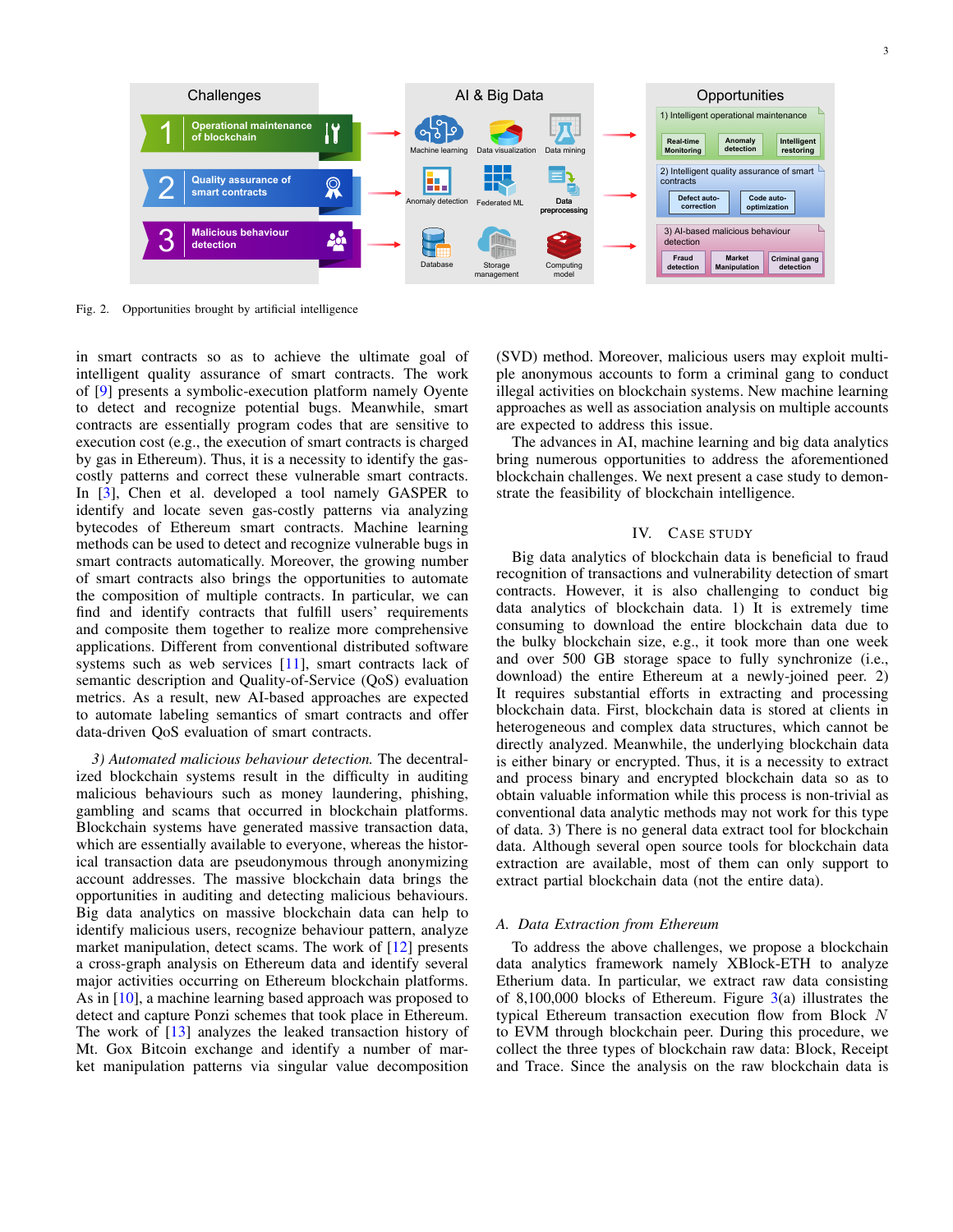

<span id="page-3-0"></span>Fig. 3. Data processing during Ethereum transaction flow

difficult, we process and categorize the obtained Etherium Blockchain data into six datasets: *(1) Block and Transaction*, *(2) Internal Ether Transaction*, *(3) Contract Information*, *(4) Contract Calls*, *(5) ERC20 Token Transactions*, *(6) ERC721 Token Transactions* as shown in Figure [3\(](#page-3-0)b). It is non-trivial to process the raw since it requires substantial efforts in extracting useful information from raw data and associating with six datasets.

We then conduct statistic analysis on these refined datasets. In Ethereum, a miner has a higher priority to package the transactions with higher "gasPrice" into the block. The visualization of "gasPrice" is shown in Figure [4.](#page-3-1) In a macro view (as shown in Figure  $4(a)$ ), the "gasPrice" is gradually decreasing with the development of the Ethereum community, except for several peaks caused by extremely frequent transaction when the network is congested. In a micro view (as shown in Figure  $4(b)$ ), we extract the time from 8,000,000 to 8,020,000 blocks and find that such fluctuations of "gasPrice" can be observed by the tidal law. This observation implies that the fluctuations of "gasPrice" can potentially be predicted.

#### *B. Detection Ponzi Schemes from Ethereum*

Blockchain can also be exploited to conduct illegal activities such as scams. For example, in  $[10]$ , we propose a method to detect Ponzi scams in Etherium blockchain through extracting and analyzing key characteristics of user accounts and operation codes in Etherium contracts. Figure [5](#page-4-13) makes a comparison between a normal contract and a Ponzi scheme contract in terms of Ether Flow Graph, where the horizontal axis denotes the time line, the vertical axis represents the number of participants in a particular contract, red circles and green circles denote the investment transactions and payment transactions, respectively. In addition, the size of circle also represents the amount of transactions, i.e., the larger circle means the larger amount of transactions.

Figure  $5(a)$  is a normal lottery contract while Figure  $5(b)$ shows a typical Ponzi scam (namely Rubixi). We can observe several significant differences between Figure [5\(a\)](#page-4-14) and Figure  $5(b)$ : 1) there are more participants in Figure  $5(b)$ than Figure  $5(a)$ ; 2) there are more payment transactions in Figure  $5(b)$  than Figure  $5(a)$  which exhibits more randomness in the number of transactions. After extracting the key features and applying other data mining and machine learning methods,

<span id="page-3-2"></span>

<span id="page-3-3"></span><span id="page-3-1"></span>Fig. 4. Data visualization of Gas Price of Etherium

we can successfully classify Ponzi scams from other normal activities.

#### V. CONCLUSION AND FUTURE DIRECTIONS

This article first reviews the blockchain technologies and analyze the challenges in blockchain systems. We then introduce artificial intelligence (AI) as well as opportunities brought by AI to blockchain systems. We name such integration of blockchain and AI as *blockchain intelligence*. We mainly discuss that AI bring benefits to blockchain in aspects of *intelligent operational maintenance of blockchain*, *intelligent quality assurance of smart contracts* and *automated malicious behaviour detection*. In addition, we also give a case study to further demonstrate great potentials of blockchain intelligence.

We believe that the integration of AI with blockchain technology will further drive the benignant development of blockchain systems. We outline the future directions in blockchain intelligence as follows.

- *Real-time and automated operational maintenance of blockchain.* Instead of performance monitoring and fault detection, the future intelligent operational blockchain systems are expected to conduct real-time monitoring on multiple performance metrics of blockchain systems and achieve the automated restoring from crash spots.
- *Collective intelligence bestowing smart contracts.* The current QoS assurance approaches of smart contracts are mainly based on the analysis on contract patterns (i.e., detecting and classifying vulnerable contracts) at a sole peer in the blockchain. In contrast to a single intelligent agent, *collective intelligence* can motivate all participants to engage in analyzing and reasoning, thereby contributing their collective knowledge to make better decision in a global context. In the future, collective intelligence is expected to integrate with decentralized blockchain system so as to offer a trustworthy and intelligent provision of blockchain services.
- *Integrating multiple machine learning approaches to monitor and supervise blockchain data.* Decentralization of blockchain brings the difficulty in monitoring and supervising transactions in blockchain platforms, consequently resulting in a number of illegal behaviours. Meanwhile, both heterogeneity and pseudonymity of blockchain data make this situation even worse. In the future, multiple machine learning approaches should be